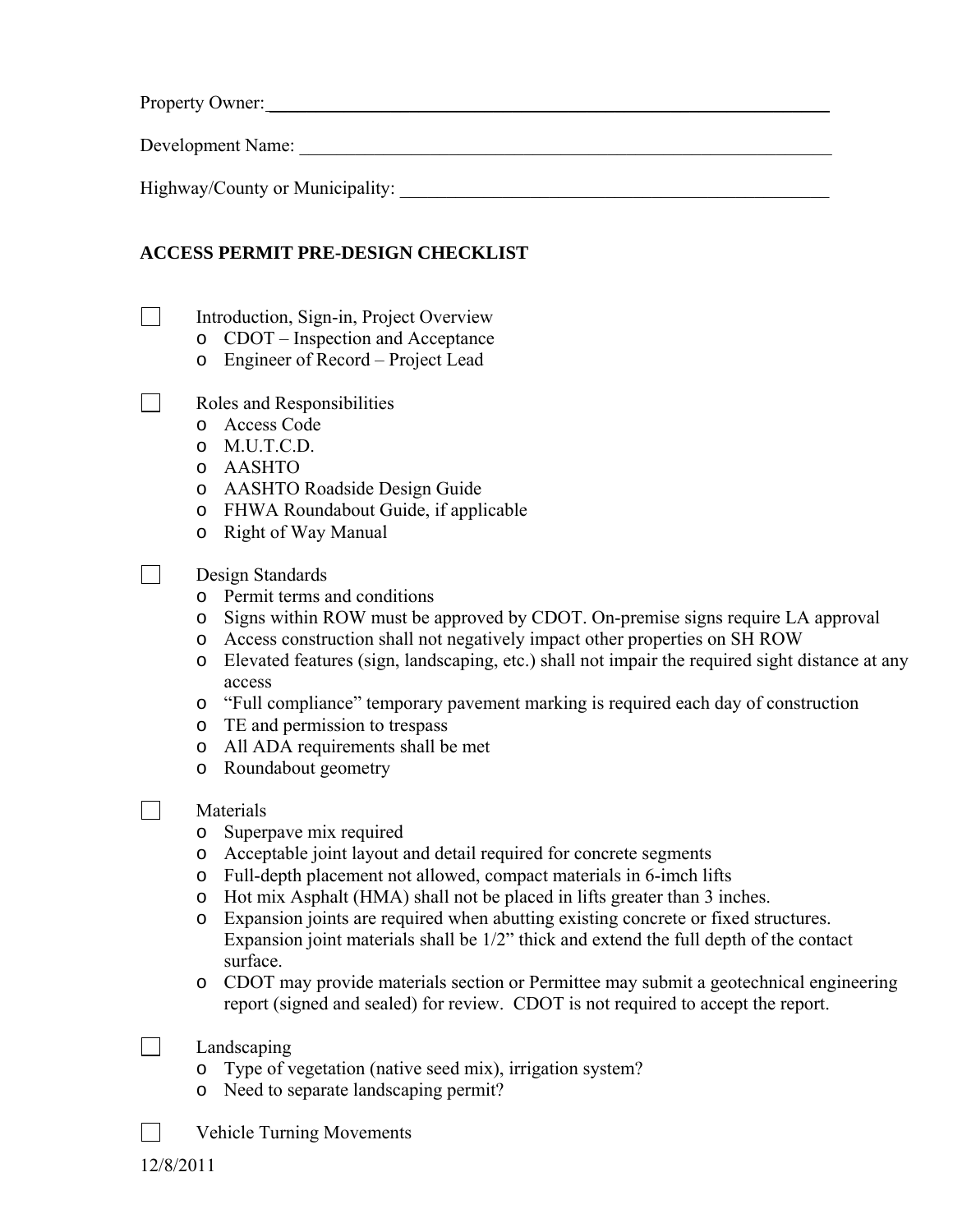- o Turning movement restrictions
- o Type of vehicles- Use largest vehicle expected to use access
- o Show turning movements for ingress/egress, all movements. Template must work.
- $\Box$  Traffic Signals
	- o Implement/Timing
	- o Local notification process; must notify LA and CDOT Traffic Engineer 1 week prior to operation
	- o Inspection process for EOR and CDOT. EOR must verify that electricians are ready for inspections.
	- o EOR shall be available 1 month prior to signal activation to coordinate with CDOT signal time lines.
	- o EOR shall provide weekly documentation and communication with CDOT 1 month prior to signal being activated.
	- o 6-month flash prior to activation?
- Environmental
	- o Key environmental impacts
	- o Form 128 required with any ROW acquisition
- Erosion Control
	- o CDPHE Stormwater Permit required when >1 acre disturbance
	- o SWMP required for work in ROW, to be included in design plans

Railroads (adjacent to, nearby, or crossing the access?)

- o Written permission to enter RR ROW
- o Railroad insurance
- o Railroad contact to coordinate construction
- o Has Permittee made contact with RR?
- $\Box$  Hydraulics
	- o All adjacent or site runoff shall maintain historical drainage patterns entering the ROW. The drainage report shall pay particular attention to on-site flow areas that enter CDOT ROW.
	- o EOR shall submit a drainage report per the Code
- **N** Structures
	- o Structural design requires Staff Bridge Review period  $\approx 1$  month
	- o Engineer shall provide all documentation on design

**EXECUTE:** Right-of-Way (ROW) Acquisition secured prior to NTP issuance

- o Source
- o Permittee
- o Adjacent Property Owner
- o Type
- o Easement (Permanent vs. Temporary)
- o Dedication
- | Project Timelines
	- o Site construction/Access construction (timing)